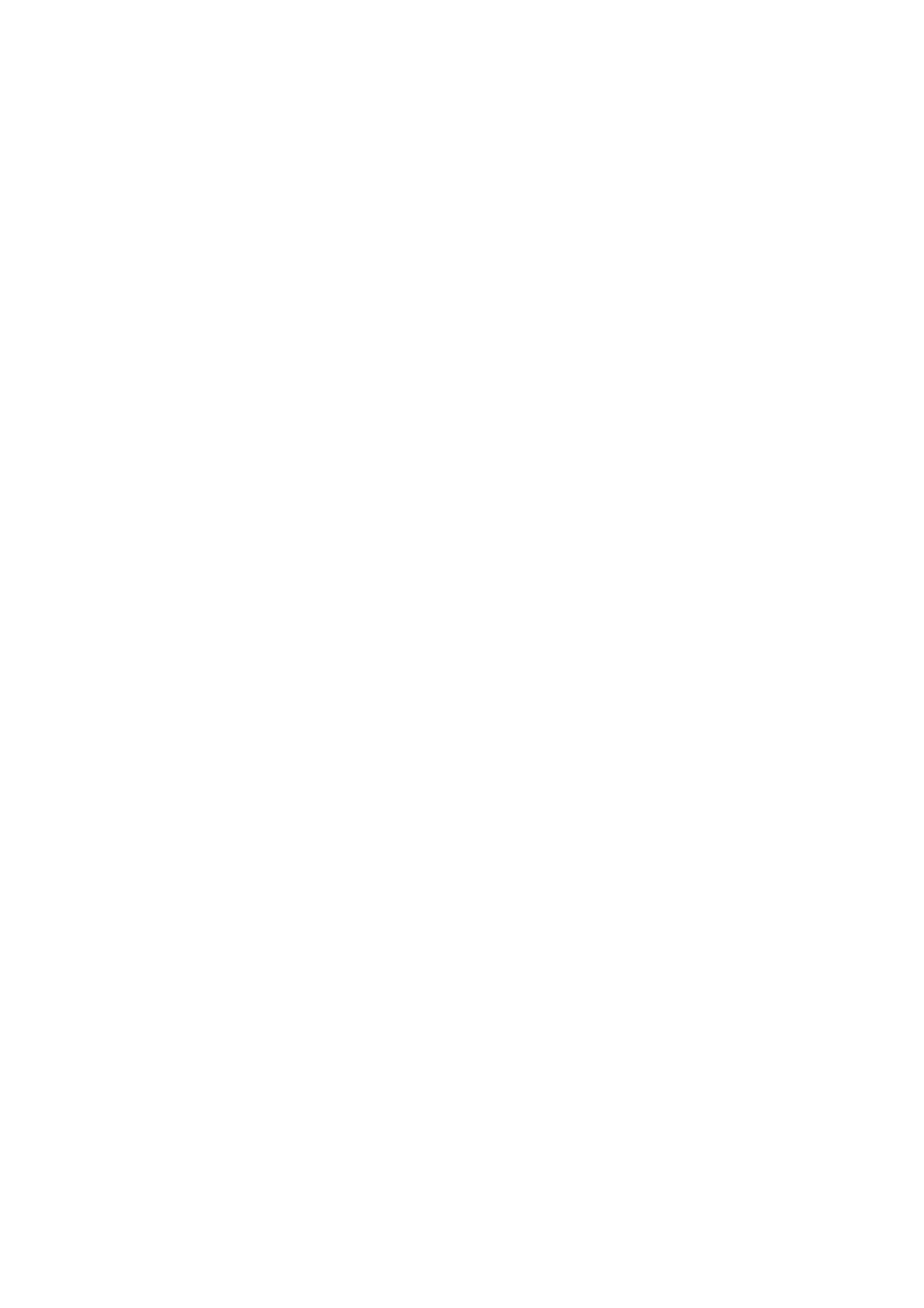### **ANNEX**

## **GUIDANCE FOR RECORDING OF OPERATIONS IN THE OIL RECORD BOOK PART I – MACHINERY SPACE OPERATIONS (ALL SHIPS)**

#### **General Guidance**

- This guidance only includes sections C to I.
- Operations should be recorded in chronological order as they have been executed on board.
- Dates should be entered in dd/mm/yyyy format, e.g. 16-MAR-2009.
- Incineration or landing ashore of oily garbage and used filters should be recorded in the Garbage Record Book only.
- All Entries are to be made and signed by the officer or officers in charge of the operations concerned and each completed page shall be signed by the master of the ship.
- Do not leave any full lines empty between successive entries.
- If a wrong entry has been recorded in the Oil Record Book (ORB), it should immediately be struck through with a single line in such a way that the wrong entry is still legible. The wrong entry should be signed and dated, with the new corrected entry following.
- Tank nomenclature should be recorded as per the format noted within the International Oil Pollution Prevention Certificate (IOPPC).
- Recording of quantities retained in bilge water holding tanks listed under section 3.3 of the IOPPC is voluntary and not required by the Convention.
- The recording of general maintenance of items pertaining to the OWS remains voluntary and is not required to be recorded in the ORB.

### **Usage of code C.11: Collection of oil residues (sludge).**

#### Example #1

Weekly inventory of oil residues (sludge) tanks (tank listed under item 3.1 in the Supplement to the IOPPC)

| Date       | Code | Item No. | Record of operations/signature of officer in charge |
|------------|------|----------|-----------------------------------------------------|
| dd/mm/yyyy | C    | 11.1     | [Name of sec 3.1 Tank & Designation]                |
|            |      | 11.2     | $xx \, m^3$                                         |
|            |      | 11.3     | xx m <sup>3</sup>                                   |
|            |      |          | signed: (Officer-in-charge, Name & Rank) dd/mm/yyyy |
| dd/mm/yyyy | C    | 11.1     | [Name of sec 3.1 Tank & Designation]                |
|            |      | 11.2     | xx m <sup>3</sup>                                   |
|            |      | 11.3     | xx m <sup>3</sup>                                   |
|            |      |          | signed: (Officer-in-charge, Name & Rank) dd/mm/yyyy |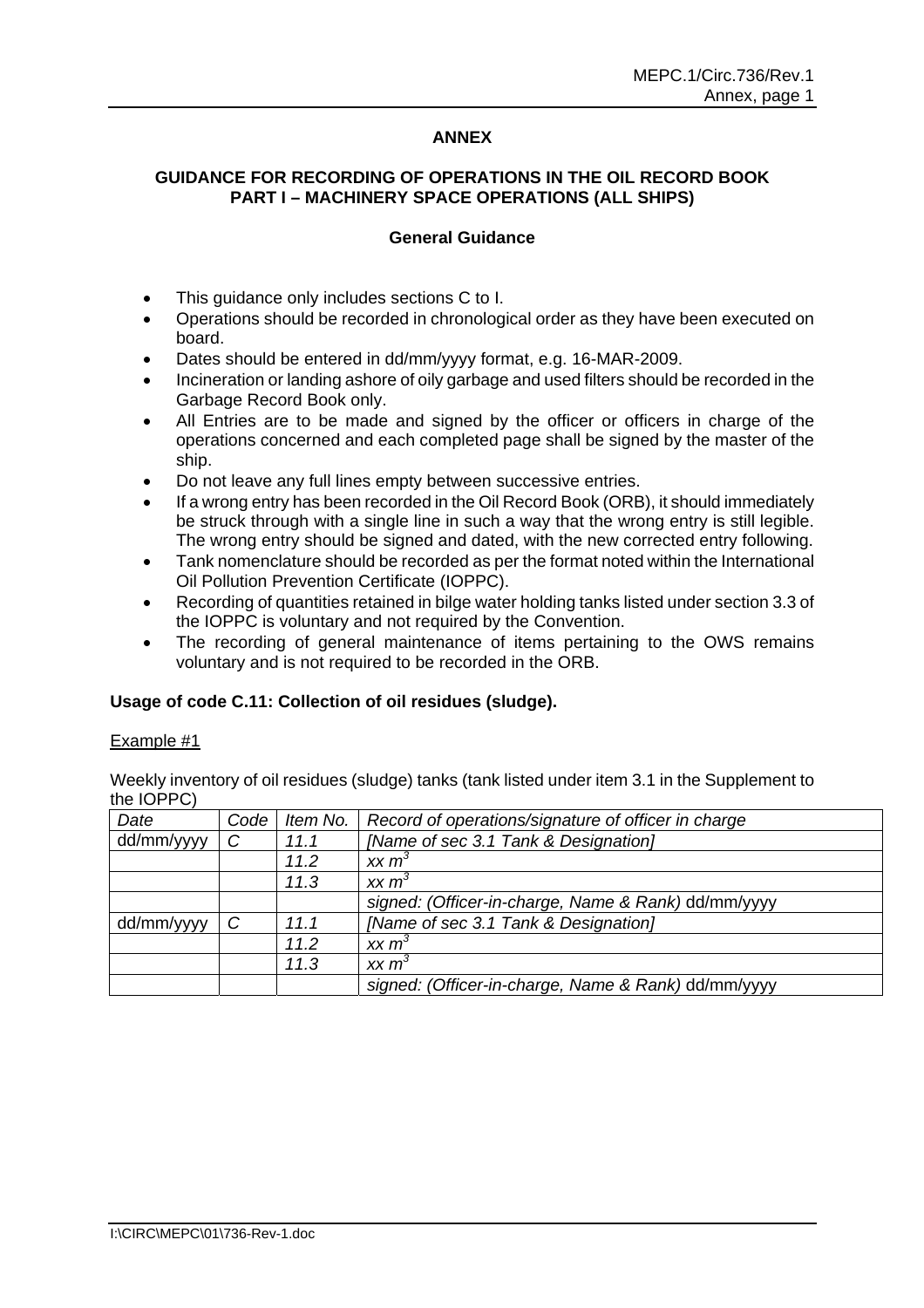Recording of oil residue (sludge) collected by manual operation in oil residue (sludge) tank (tank listed under item 3.1 in the Supplement to the IOPPC)<sup>\*</sup>

| Date       | Code         | <i>Item No.</i> $\vert$ | Record of operations/signature of officer in charge |
|------------|--------------|-------------------------|-----------------------------------------------------|
| dd/mm/yyyy | $\mathcal C$ | 11.1                    | [Name of sec 3.1 Tank & Designation]                |
|            |              | 11.2                    | $XX \, m3$                                          |
|            |              | 11.3                    | $xx \, m3$                                          |
|            |              | 11.4                    | xx $m^3$ collected from [identification of source]  |
|            |              |                         | signed: (Officer-in-charge, Name & Rank) dd/mm/yyyy |

Note: Operator initiated manual collection where oil residue (sludge) is transferred (transfer with a pump) into the oil residue (sludge) tank(s). Examples of such operations could be:

- 1. Collection of oil residue (sludge) from fuel oil separator drain tanks.
- 2. Collection of oil residue (sludge) by draining engine sump tanks.
- 3. Adding fuel oil to an oil residue (sludge) tank (all content of a sludge tank is considered sludge).
- 4. Collection of sludge from bilge water holding tanks in this case a disposal entry for bilge water is also needed.

 Use of Code Item Number C 11.4 only becomes applicable in accordance with MARPOL Annex I amendments which enter into force on 1 January 2011 (resolution MEPC.187(59)).

### **Usage of code C.12: Disposal or Transfer of oil residues (sludge).**

#### Example #3

\*

\_\_\_\_\_\_\_\_\_\_\_\_\_\_\_

Disposal of oil residue (sludge) via shore connection

| Date               | Code |      | Item No.   Record of operations/signature of officer in charge                  |
|--------------------|------|------|---------------------------------------------------------------------------------|
| $dd/mm/yyy \mid C$ |      | 12.1 | $xx m3$ sludge from [Name of sec 3.1 Tank & Designation],                       |
|                    |      |      | $xx m3$ retained,                                                               |
|                    |      |      | to "identity or name of sludge receiver, <i>i.e.</i> barge, tank truck or shore |
|                    |      |      | facility" during port stay (Name of Port)                                       |
|                    |      |      | signed: (Officer-in-charge, Name & Rank) dd/mm/yyyy                             |

Note: Ships' masters should obtain from the operator of the reception facilities, which includes barges and tank trucks, a receipt or certificate detailing the quantity of oil residue (sludge) transferred, together with the time and date of the transfer. This receipt or certificate, if attached to the Oil Record Book Part I, may aid the master of the ship in proving that his ship was not involved in an alleged pollution incident. The receipt or certificate should be kept together with the Oil Record Book Part I.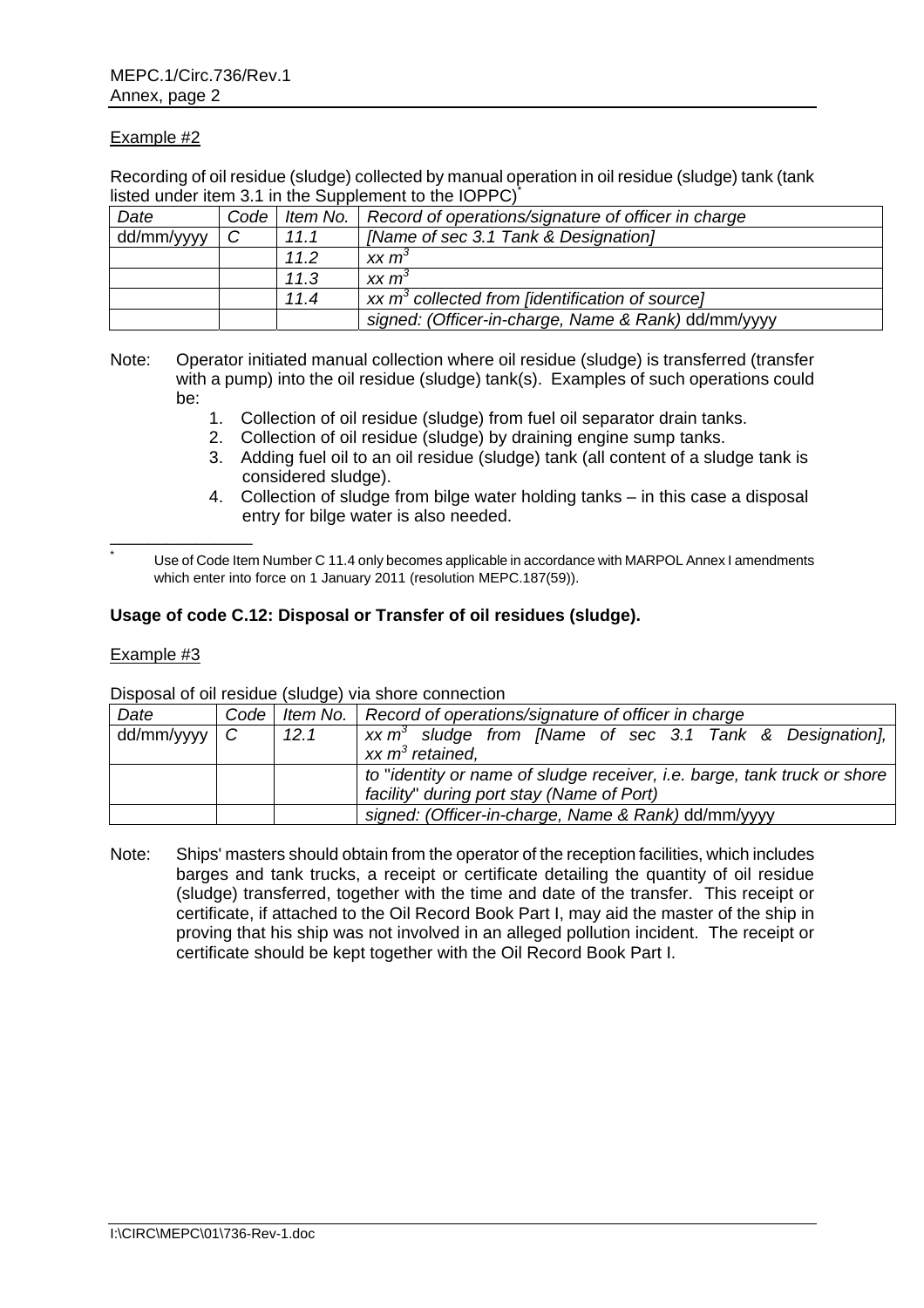Draining of water (disposal) from an oil residue (sludge) tank listed under item 3.1 in the Supplement to the IOPPC, to a bilge water holding tank listed under item 3.3 in the Supplement to the IOPPC

| Date            | Code |      | Item No.   Record of operations/signature of officer in charge                        |
|-----------------|------|------|---------------------------------------------------------------------------------------|
| $dd/mm/yyy$ $C$ |      | 12.2 | xx $m3$ water drained from [Name of sec 3.1 Tank & Designation]<br>xx $m^3$ retained, |
|                 |      |      | to [Name of sec 3.3 Tank & Designation] retained in tank(s) xx $m3$                   |
|                 |      |      | signed: (Officer-in-charge, Name & Rank) dd/mm/yyyy                                   |

Note: Collection of bilge water need not to be accounted for, so only one entry is required. Capacity of sludge tanks should not be recorded for C.12.x entries.

### Example #5

Transfer from one oil residue (sludge) tank to another oil residue (sludge) tank, both listed under item 3.1 in the Supplement to the IOPPC

| Date               | Code | Item No. 1 | Record of operations/signature of officer in charge                       |
|--------------------|------|------------|---------------------------------------------------------------------------|
| $dd/mm/yyy \mid C$ |      | 12.2       | xx $m^3$ sludge transferred from [Name of sec 3.1 Tank & Designation], xx |
|                    |      |            | $m3$ retained.                                                            |
|                    |      |            | to [Name of sec 3.1 Tank & Designation] retained in tank(s) xx $m3$       |
|                    |      |            | signed: (Officer-in-charge, Name & Rank) dd/mm/yyyy                       |

### Example #6

Incineration of oil residue (sludge) in Incinerator

| Date       | Code          | Item No. | Record of operations/signature of officer in charge                       |
|------------|---------------|----------|---------------------------------------------------------------------------|
| dd/mm/yyyy | $\mathcal{C}$ | 12.3     | $x \times m^3$ sludge from [Name of sec 3.1 or 3.2.3 Tank & Designation], |
|            |               |          | $xx m3$ retained.                                                         |
|            |               |          | Burned in Incinerator for xx hours                                        |
|            |               |          | signed: (Officer-in-charge, Name & Rank) dd/mm/yyyy                       |

### Example #7

Burning of oil residue (sludge) in Boiler

| Date       | Code | Item No. | Record of operation and signature of officer in charge     |
|------------|------|----------|------------------------------------------------------------|
| dd/mm/yyyy | C    | 12.4     | xx $m^3$ sludge from [Name of sec 3.1 Tank & Designation], |
|            |      |          | $xx m3$ retained.                                          |
|            |      |          | <b>Burned in Boiler for xx hours</b>                       |
|            |      |          | signed: (Officer-in-charge, Name & Rank) dd/mm/yyyy        |

#### Example #8

Evaporation of water (disposal) from an oil residue (sludge) tank listed under items 3.1 in the Supplement to the IOPPC

| Date                | Code I |      | Item No.   Record of operations/signature of officer in charge                                  |
|---------------------|--------|------|-------------------------------------------------------------------------------------------------|
| $dd/mm/yyyy \mid C$ |        | 12.4 | $\overline{x}$ xx m <sup>3</sup> water evaporated from [Name of sec 3.1 Tank & Designation], xx |
|                     |        |      | $m3$ retained.                                                                                  |
|                     |        |      | signed: (Officer-in-charge, Name & Rank) dd/mm/yyyy                                             |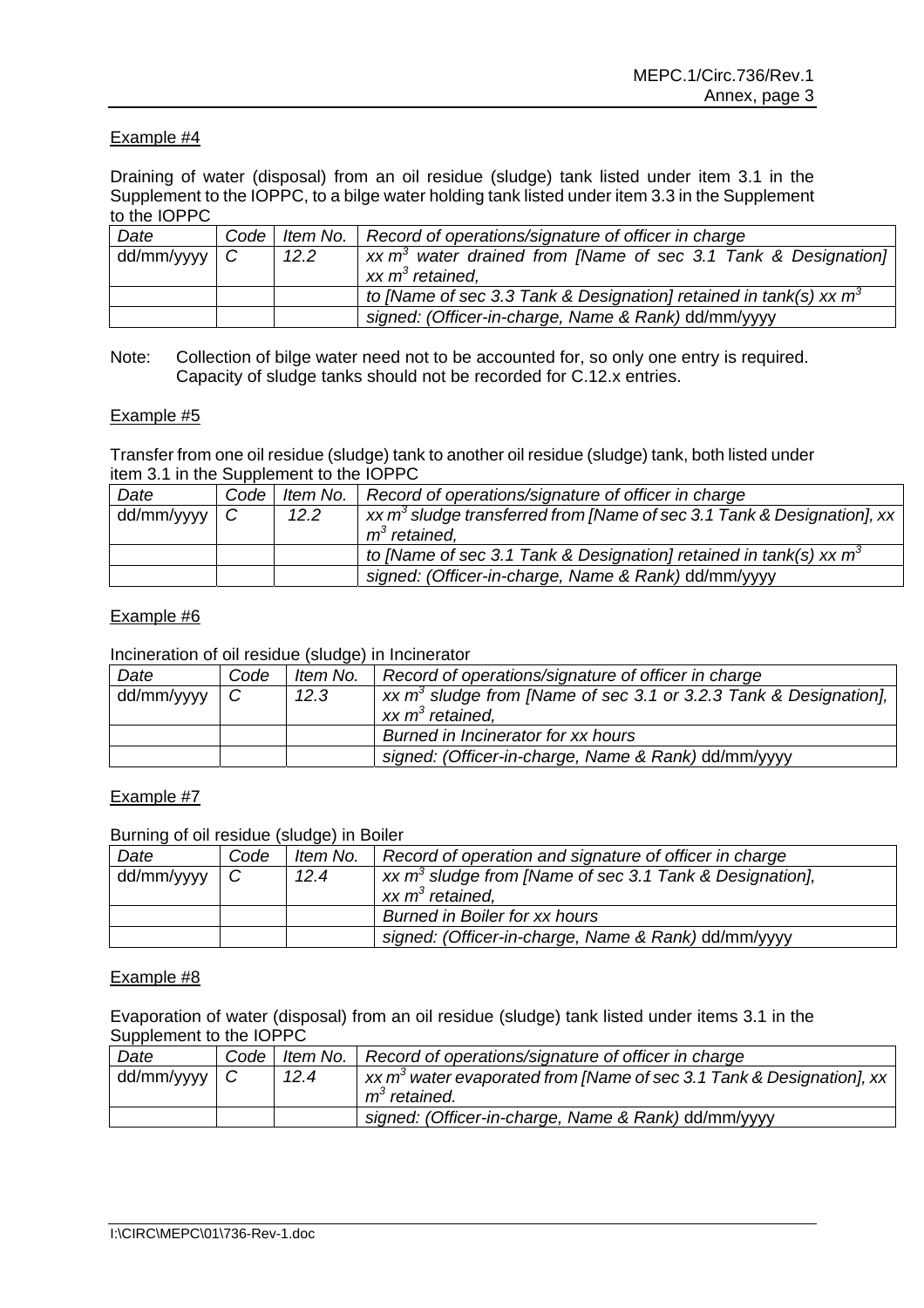| <u>Regerieration of ruel off from oil residue (siduge)</u> |  |      |                                                                          |  |  |
|------------------------------------------------------------|--|------|--------------------------------------------------------------------------|--|--|
| Date                                                       |  |      | Code   Item No.   Record of operation and signature of officer in charge |  |  |
| $dd/mm/yyyy$ $C$                                           |  | 12.4 | xx $m^3$ sludge disposed by regeneration of x $m^3$ fuel in [Fuel Tank & |  |  |
|                                                            |  |      | Designation] and x $m^3$ of water in [Name of sec 3.3 Tank &             |  |  |
|                                                            |  |      | Designation]                                                             |  |  |
|                                                            |  |      | signed: (Officer-in-charge, Name & Rank) dd/mm/yyyy                      |  |  |
|                                                            |  |      |                                                                          |  |  |

Regeneration of fuel oil from oil residue (sludge)\*

Only permitted if mentioned as an approved means of disposal in the IOPPC Supplement.

### **Usage of code D: Non-automatic starting of discharge overboard, transfer or disposal otherwise of bilge water which has accumulated in machinery spaces.**

### Example #10

\*

Pumping of bilge water from engine-room bilge wells to a tank listed under item 3.3 in the Supplement to the IOPPC

| Date       | Code |      | Item No.   Record of operations/signature of officer in charge        |
|------------|------|------|-----------------------------------------------------------------------|
| dd/mm/yyyy | D    | 13   | xx $m^3$ bilge water from engine-room bilge wells,                    |
|            |      | 14   | Start: hh:mm, stop: hh:mm                                             |
|            |      | 15.3 | To [Name of sec 3.3 Tank & Designation], retained in tank(s) xx $m^3$ |
|            |      |      | signed: (Officer-in-charge, Name & Rank) dd/mm/yyyy                   |

### Example #11

Transfer of bilge water between tanks listed in item 3.3 in the Supplement to the IOPPC

| Date       | Code | Item No. | Record of operations/signature of officer in charge                       |
|------------|------|----------|---------------------------------------------------------------------------|
| dd/mm/yyyy | D    | 13       | xx $m^3$ bilge water from, [Name of sec 3.3 Tank & Designation], xx $m^3$ |
|            |      |          | retained,                                                                 |
|            |      | 14       | Start: hh:mm, stop: hh:mm                                                 |
|            |      | 15.3     | To [Name of sec 3.3 Tank & Designation], retained in tank(s) xx $m^3$     |
|            |      |          | signed: (Officer-in-charge, Name & Rank) dd/mm/yyyy                       |

#### Example #12

Pumping of bilge water overboard from tank listed in item 3.3 in the Supplement to the IOPPC

| Date       |   |      | Code   Item No.   Record of operations/signature of officer in charge |
|------------|---|------|-----------------------------------------------------------------------|
| dd/mm/yyyy | D | 13   | xx $m^3$ bilge water from [Name of sec 3.3 Tank & Designation]        |
|            |   |      | Capacity xx $m^3$ , xx $m^3$ retained                                 |
|            |   | 14   | Start: hh:mm, stop: hh:mm                                             |
|            |   | 15.1 | Through 15 ppm equipment overboard                                    |
|            |   |      | Position start: xx deg xx min N/S, xx deg xx min E/W                  |
|            |   |      | Position stop: xx deg xx min N/S, xx deg xx min E/W                   |
|            |   |      | signed: (Officer-in-charge, Name & Rank) dd/mm/yyyy                   |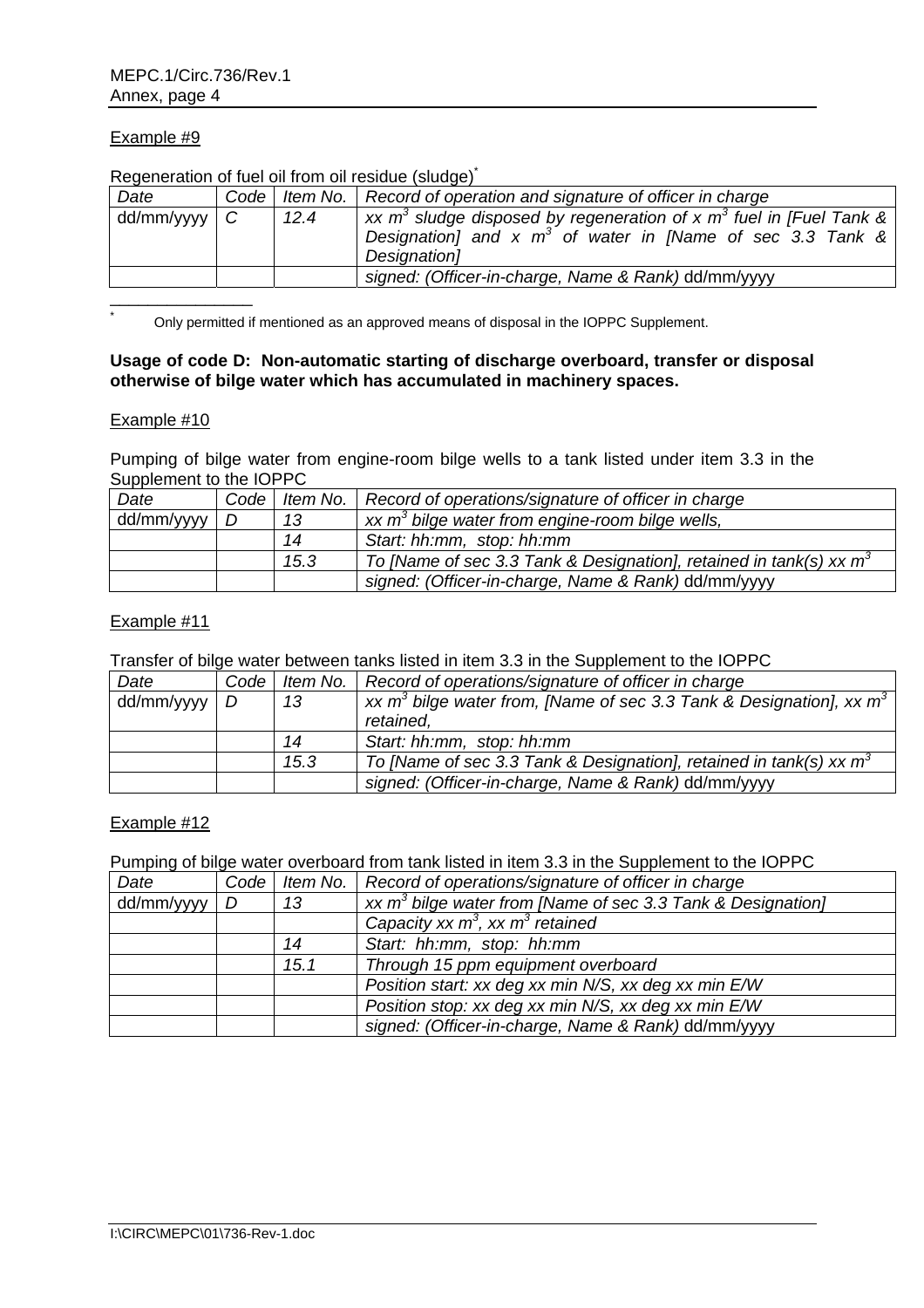Disposal of bilge water from tank listed in item 3.3 in the Supplement to the IOPPC to oil residue (sludge) tank listed in item 3.1 in the Supplement to the IOPPC

| Date       | Code |      | Item No.   Record of operation and signature of officer in charge                             |
|------------|------|------|-----------------------------------------------------------------------------------------------|
| dd/mm/yyyy | D    | 13   | x m <sup>3</sup> bilge water from [Name of sec 3.3 Tank & Designation], now xx m <sup>3</sup> |
|            |      | 14   | Start: hh:mm stop:, hh:mm                                                                     |
|            |      |      | Collected in [Name of sec 3.1 Tank & Designation] retained in tank(s)                         |
|            |      | 15.3 | $xx \, m3$                                                                                    |
|            |      |      | signed: (Officer-in-charge, Name & Rank) dd/mm/yyyy                                           |

Note: A code C.11.4 recording may be required if this operation is a manual operator initiated operation.

#### **Usage of code E: Automatic starting of discharge overboard, transfer or disposal otherwise of bilge water which has accumulated in machinery spaces.**

### Example #14

Pumping of bilge water overboard via 15 ppm equipment from tank listed in item 3.3 in the Supplement to the IOPPC or from engine-room bilge wells

| Date       | Code |    | Item No.   Record of operations/signature of officer in charge |
|------------|------|----|----------------------------------------------------------------|
| dd/mm/yyyy | F    | 16 | Pump start hh:mm at xx deg xx min N/S, xx deg xx min E/W from  |
|            |      |    | [Name of sec 3.3 Tank & Designation]                           |
|            |      | 18 | Stop hh:mm                                                     |
|            |      |    | signed: (Officer-in-charge, Name & Rank) dd/mm/yyyy            |

### Example #15

Transfer of bilge water from engine-room bilge wells to a tank listed under item 3.3 in the Supplement to the IOPPC

| Date       | Code <sub>1</sub> |    | Item No.   Record of operations/signature of officer in charge |
|------------|-------------------|----|----------------------------------------------------------------|
| dd/mm/yyyy | F                 |    | Transfer start hh:mm to                                        |
|            |                   |    | [Name of sec 3.3 Tank & Designation]                           |
|            |                   | 18 | Stop hh:mm                                                     |
|            |                   |    | signed: (Officer-in-charge, Name & Rank) dd/mm/yyyy            |

#### **Usage of code F: Condition of oil filtering equipment.**

#### Example #16

Failure of Oily Filtering Equipment, Oil Content Meter or stopping device

| Date       | Code |    | Item No.   Record of operations/signature of officer in charge |
|------------|------|----|----------------------------------------------------------------|
| dd/mm/yyyy |      | 19 | hh:mm                                                          |
|            |      | 20 | hh:mm (might be unknown $-$ if spare parts has been ordered)   |
|            |      | 21 | [Reason for Failure, if known]                                 |
|            |      |    | signed: (Officer-in-charge, Name & Rank) dd/mm/yyyy            |

Note: The condition of the oil filtering equipment also covers the alarm and automatic stopping devices, if applicable.

A code 'I' entry should also be made indicating that the overboard valve was sealed shut due to non working Oil Filtering Equipment or Oil Content Meter.

On the date where the system is functional again, a new entry, using code F 19 / 20 / 21 should be made where F 19 is the date and time of the initial failure and F 20 is the time the system is functional again.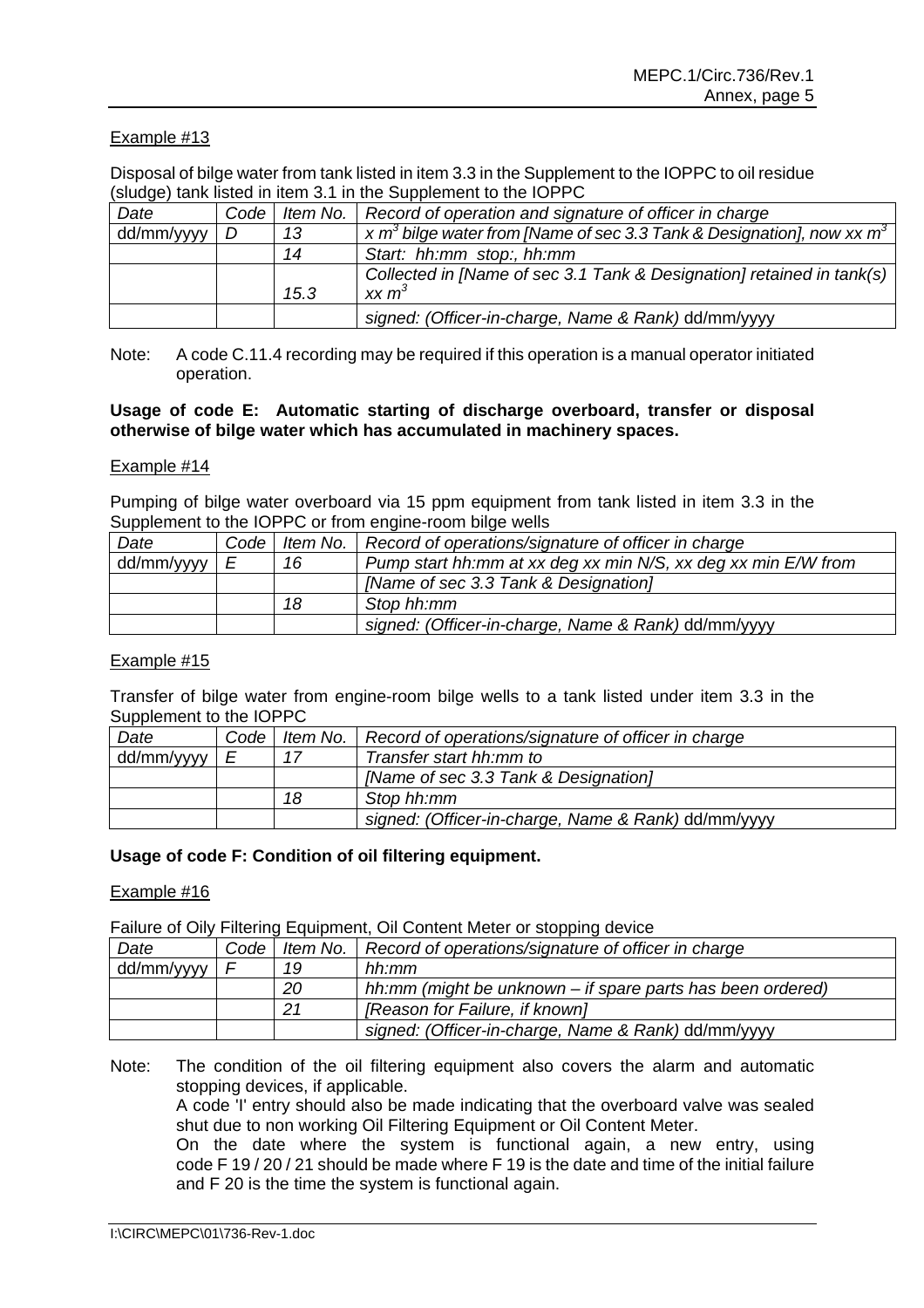#### Example #16*bis*

When proper operation of the Oily Filtering Equipment, Oil Content Meter or stopping device is restored

| Date       | Code <sub>1</sub> |    | Item No.   Record of operations/signature of officer in charge |
|------------|-------------------|----|----------------------------------------------------------------|
| dd/mm/yyyy |                   | 19 | hh:mm (the same time as in example 16)                         |
|            |                   | 20 | hh:mm (the time the system is functional)                      |
|            |                   | 21 | [Reason for Failure, if known]                                 |
|            |                   |    | signed: (Officer-in-charge, Name & Rank) dd/mm/yyyy            |

Note: The condition of the oil filtering equipment also covers the alarm and automatic stopping devices, if applicable.

A code 'I' entry should also be made indicating that the overboard valve was unsealed since the operation of the Oil Filtering Equipment or Oil Content Meter has been restored.

#### **Usage of code G: Accidental or other exceptional discharges of oil.**

#### Example #17

### Accidental Pollution

| Date       | Code |    | Item No.   Record of operations/signature of officer in charge |
|------------|------|----|----------------------------------------------------------------|
| dd/mm/yyyy | G    | 22 | $hh$ : $mm$                                                    |
|            |      | 23 | Place or Position: xx deg xx min                               |
|            |      | 24 | Type and Quantity of oily residue (if known)                   |
|            |      | 25 | Circumstances of the discharge                                 |
|            |      |    | signed: (Officer-in-charge, Name & Rank) dd/mm/yyyy            |

Note: If failure of Oil Filtering Equipment or Oil Content Meter related equipment is involved, appropriate (F) entry is to be made in ORB. Relevant sections of the SOPEP (SMPEP) are to be used to combat oil spills at sea. Examples of Circumstances of discharge include, but are not limited to:

- 1. Oil Content Meter failure.
- 2. Fuel tank overflow.
- 3. Ruptured bunkering hose/flange.
- 4. Fuel tank leakage (due to collision or grounding).

### **Usage of code H: Bunkering of fuel or bulk lubricating oil.**

#### Example #18

#### Bunkering of Fuel oil

| Date       | Code | Item No. | Record of operations/signature of officer in charge               |
|------------|------|----------|-------------------------------------------------------------------|
| dd/mm/yyyy | H    | 26.1     | [Name of Port]                                                    |
|            |      | 26.2     | Start dd-mm-yyyy-hh:mm Stop dd-mm-yyyy-hh:mm                      |
|            |      | 26.3     | xxxx MT of ISO-xxxxx HFO x.x % S bunkered in tanks:               |
|            |      |          | aaaa MT added to [Tank Name & Designation] now containing         |
|            |      |          | bbbb MT                                                           |
|            |      |          | cccc MT added to [Tank Name & Designation] now containing dddd MT |
|            |      |          | signed: (Officer-in-charge, Name & Rank) dd/mm/yyyy               |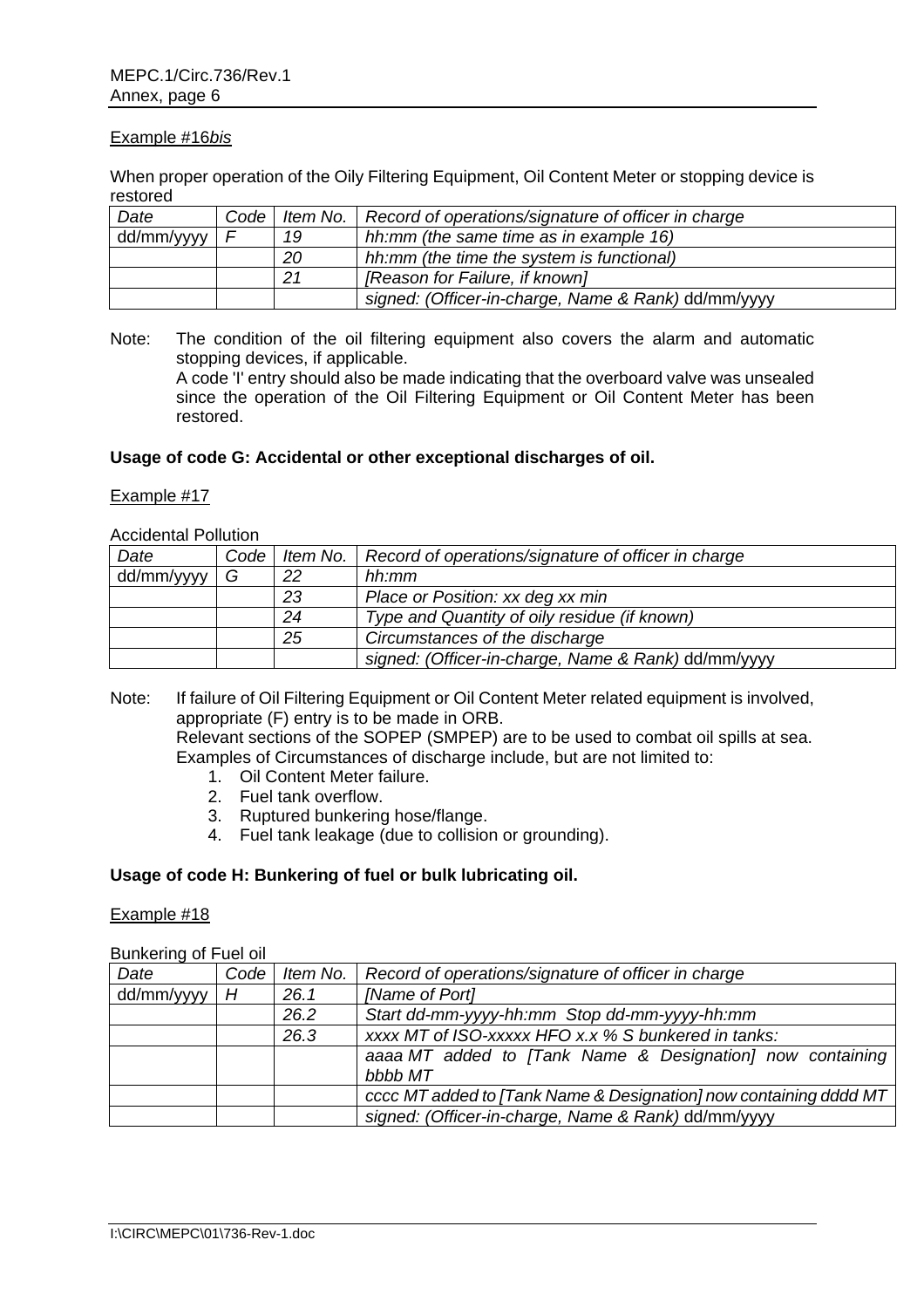| Date       | Code |      | Item No.   Record of operations/signature of officer in charge |
|------------|------|------|----------------------------------------------------------------|
| dd/mm/yyyy | Н    | 26.1 | [Name of Port]                                                 |
|            |      | 26.2 | Start dd-mm-yyyy-hh:mm Stop dd-mm-yyyy-hh:mm                   |
|            |      | 26.4 | xx MT [Type of Oil] bunkered in tanks:                         |
|            |      |      | xx MT added to [Tank Name & Designation] now containing xx MT  |
|            |      |      | signed: (Officer-in-charge, Name & Rank) dd/mm/yyyy            |

### Bunkering of Bulk Lubricating oil

Note: Separate entries required for each grade of fuel oils and lubricating oils respectively to ensure transparency.

 This entry is not required if lubricating oils are delivered onboard in packaged form (55 gallon drum, etc.).

### **Usage of code I: Additional operational procedures and general remarks.**

### Example #20

Pumping oily bilge water from a Cargo Hold bilge holding tank to a tank listed under item 3.3 in the Supplement to the IOPPC

| Date       | Code I | Item No.   Record of operations/signature of officer in charge          |
|------------|--------|-------------------------------------------------------------------------|
| dd/mm/yyyy |        | $xx$ m <sup>3</sup> oily bilge water from Cargo Hold bilge holding tank |
|            |        | to [Name of sec 3.3 Tank & Designation]                                 |
|            |        | signed: (Officer-in-charge, Name & Rank) dd/mm/yyyy                     |

Note: Any collection and transfer of oily bilge water into the engine-room bilge holding tank(s) from a cargo hold bilge holding tank(s) should be recorded using code (I)

#### Example #21

Entry pertaining to an earlier missed operational entry

| Date               | Code |      | Item No.   Record of operations/signature of officer in charge        |
|--------------------|------|------|-----------------------------------------------------------------------|
| dd/mm/yyy(1)       |      |      | Entry pertaining to an earlier missed operational entry               |
|                    |      |      | $xx m3$ sludge transferred from [Name of sec. 3.1 Tank and            |
| dd/mm/yyyy $(2)$ C |      | 12.2 | Designation], xx $m^3$ retained                                       |
|                    |      |      | to [Name of sec 3.1 Tank & Designation], retained in tank(s) xx $m^3$ |
|                    |      |      | signed (1): (Officer-in-charge, Name & Rank) dd-MONTH-yyyy            |
|                    |      |      | signed (2): (Officer-in-charge, Name & Rank) dd-MONTH-yyyy            |

Note: Date (1) to be the date of the original operation. Date (2) to be the current date i.e. the date the entry is made. Signed (1) Signature of Officer making I entry Signed (2) Signature of Officer making missed entry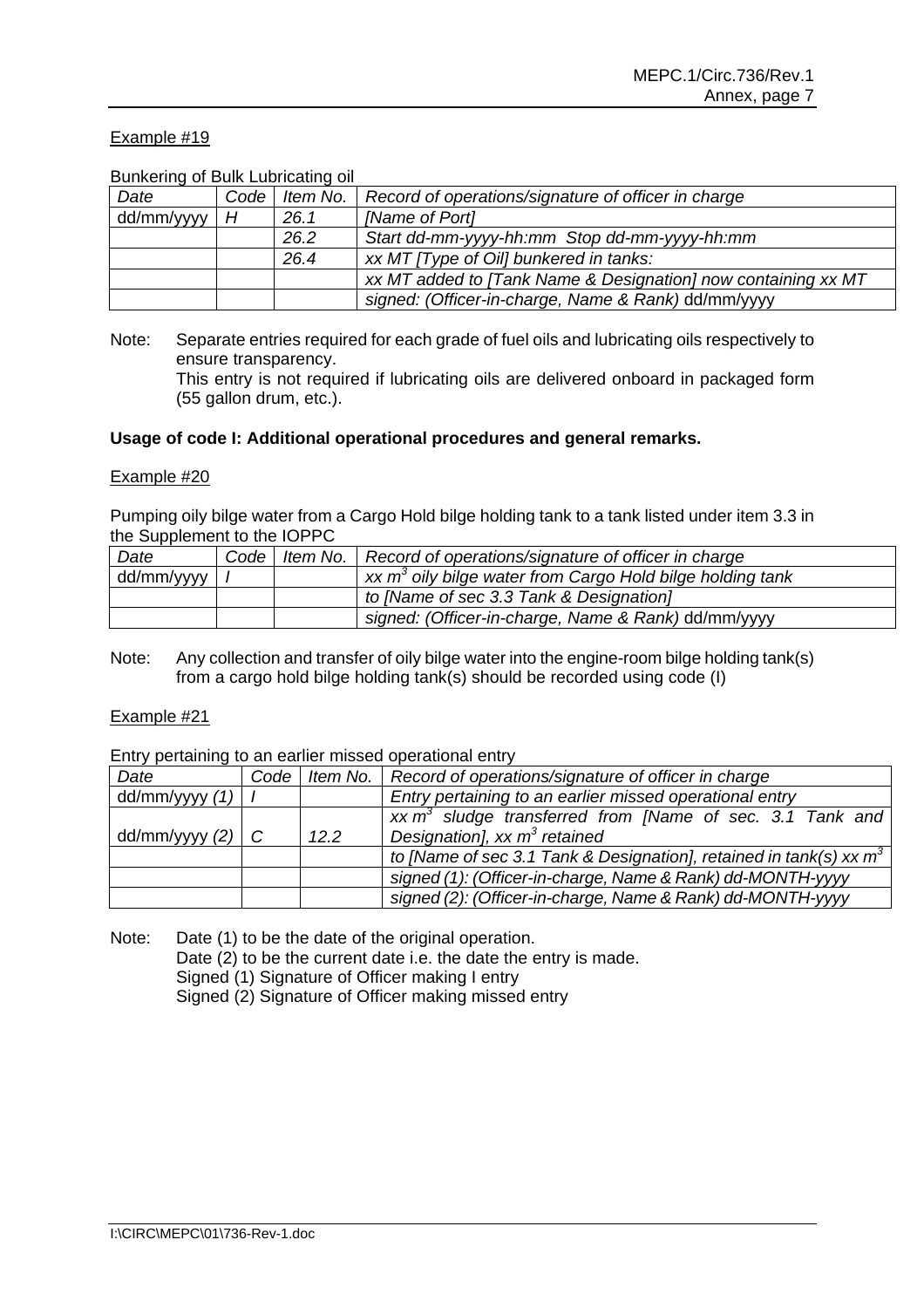| <b>DC-DUTINGTHING OF FIGHT OIL</b> |        |                         |                                                                               |
|------------------------------------|--------|-------------------------|-------------------------------------------------------------------------------|
| Date                               | Code I | <i>Item No.</i> $\vert$ | Record of operations/signature of officer in charge                           |
| dd/mm/yyyy                         |        |                         | xxxx MT of ISO-xxxxx HFO x.x % S de-bunkered from tanks:                      |
|                                    |        |                         | xxxx MT removed from [Tank Name & Designation] now containing xxx             |
|                                    |        |                         | MТ                                                                            |
|                                    |        |                         | De-bunkered to "identity or name of receiver <i>i.e.</i> barge, tank truck or |
|                                    |        |                         | shore facility" in "Name of Port"                                             |
|                                    |        |                         | Start dd/mm/yyyy; hh:mm Stop dd/mm/yyyy; hh:mm                                |
|                                    |        |                         | signed: (Officer-in-charge, Name & Rank) dd-MONTH-yyyy                        |

De-bunkering of Fuel oil

Note: Include receipt & certificate from receiver for amount & type of fuel oil de-bunkered.

### **Tankers with slop tanks**

### Example #23

Transfer of sludge from engine-room oil residue (sludge) tank to deck/cargo slop tank

| Date               | Code |      | Item No.   Record of operations/signature of officer in charge                        |
|--------------------|------|------|---------------------------------------------------------------------------------------|
| $dd/mm/yyy \mid C$ |      | 12.4 | $xx \, m3$ sludge from [Name of sec 3.1 Tank & Designation],<br>$xx \, m^3$ retained. |
|                    |      |      | Transferred to Deck Slop Tank [designation]                                           |
|                    |      |      | signed: (Officer-in-charge, Name & Rank) dd/mm/yyyy                                   |

### Example #24

Transfer of bilge water from tank listed in item 3.3 in the Supplement to the IOPPC to deck/cargo slop tank

| Date       | Code |      | Item No.   Record of operations/signature of officer in charge |
|------------|------|------|----------------------------------------------------------------|
| dd/mm/yyyy | D    | 13   | xx $m^3$ bilge water from [Name of sec 3.3 Tank & Designation] |
|            |      |      | Capacity xx $m^3$ , xx $m^3$ retained                          |
|            |      | 14   | Start: hh:mm, stop: hh:mm                                      |
|            |      | 15.3 | Transferred to Deck Slop Tank [designation]                    |
|            |      |      | signed: (Officer-in-charge, Name & Rank) dd/mm/yyyy            |

Note: Requires this method listed in the IOPP Supplement under item 3.2.3. If non-oil-cargo related oily residues are transferred to slop tanks of oil tankers, the discharge of such residues should be in compliance with Regulation 34. (UI 22.1.1 for Regulation 15).

Requires an entry in the Oil Record Book – Part II using code (J).

If sludge or bilge water is transferred from multiple tanks in engine-room a separate entry must be made in ORB Parts I & II for each transfer.

### **General Guidance – Additional Voluntary Recordings**

#### Example #25

Voluntary declaration of quantities retained in bilge water holding tanks ref. MEPC.1/Circ.640 – record weekly

| Date       | Code | Item No.   Record of operations/signature of officer in charge |
|------------|------|----------------------------------------------------------------|
| dd/mm/yyyy |      | Weekly Inventory of Bilge Water Tanks (listed under item 3.3)  |
|            |      | [Name of sec 3.3 Tank & Designation]                           |
|            |      | capacity xx $m^3$ , xx $m^3$ retained                          |
|            |      | signed: (Officer-in-charge, Name & Rank) dd/mm/yyyy            |